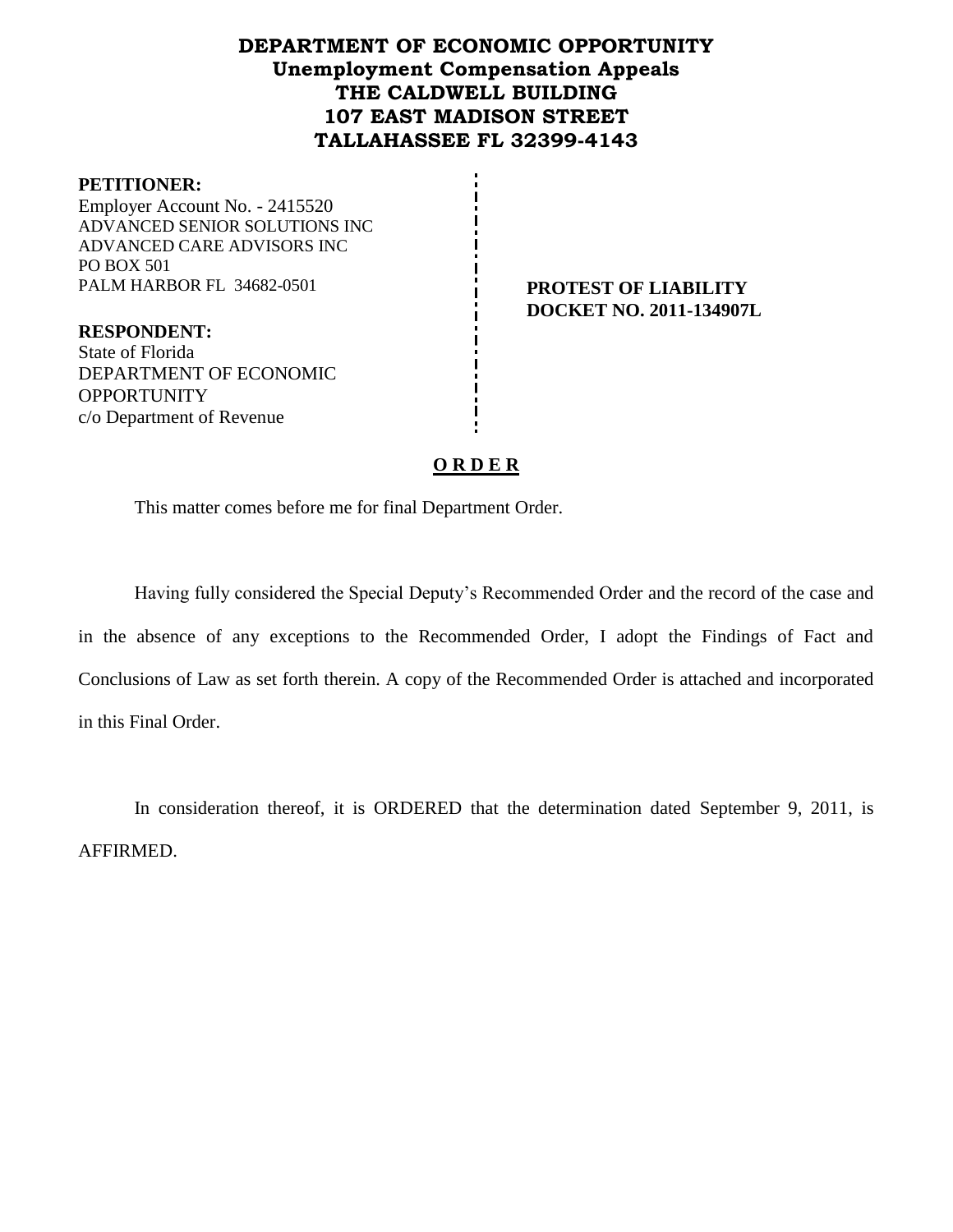#### **JUDICIAL REVIEW**

Any request for judicial review must be initiated within 30 days of the date the Order was filed. Judicial review is commenced by filing one copy of a *Notice of Appeal* with the DEPARTMENT OF ECONOMIC OPPORTUNITY at the address shown at the top of this Order and a second copy, with filing fees prescribed by law, with the appropriate District Court of Appeal. It is the responsibility of the party appealing to the Court to prepare a transcript of the record. If no court reporter was at the hearing, the transcript must be prepared from a copy of the Special Deputy's hearing recording, which may be requested from the Office of Appeals.

Cualquier solicitud para revisión judicial debe ser iniciada dentro de los 30 días a partir de la fecha en que la Orden fue registrada. La revisión judicial se comienza al registrar una copia de un *Aviso de Apelación* con la Agencia para la Innovación de la Fuerza Laboral [*DEPARTMENT OF ECONOMIC OPPORTUNITY]* en la dirección que aparece en la parte superior de este *Orden* y una segunda copia, con los honorarios de registro prescritos por la ley, con el Tribunal Distrital de Apelaciones pertinente. Es la responsabilidad de la parte apelando al tribunal la de preparar una transcripción del registro. Si en la audiencia no se encontraba ningún estenógrafo registrado en los tribunales, la transcripción debe ser preparada de una copia de la grabación de la audiencia del Delegado Especial [*Special Deputy*], la cual puede ser solicitada de la Oficina de Apelaciones.

Nenpòt demann pou yon revizyon jiridik fèt pou l kòmanse lan yon peryòd 30 jou apati de dat ke Lòd la te depoze a. Revizyon jiridik la kòmanse avèk depo yon kopi yon *Avi Dapèl* ki voye bay DEPARTMENT OF ECONOMIC OPPORTUNITY lan nan adrès ki parèt pi wo a, lan tèt *Lòd* sa a e yon dezyèm kopi, avèk frè depo ki preskri pa lalwa, bay Kou Dapèl Distrik apwopriye a. Se responsabilite pati k ap prezante apèl la bay Tribinal la pou l prepare yon kopi dosye a. Si pa te gen yon stenograf lan seyans lan, kopi a fèt pou l prepare apati de kopi anrejistreman seyans lan ke Adjwen Spesyal la te fè a, e ke w ka mande Biwo Dapèl la voye pou ou.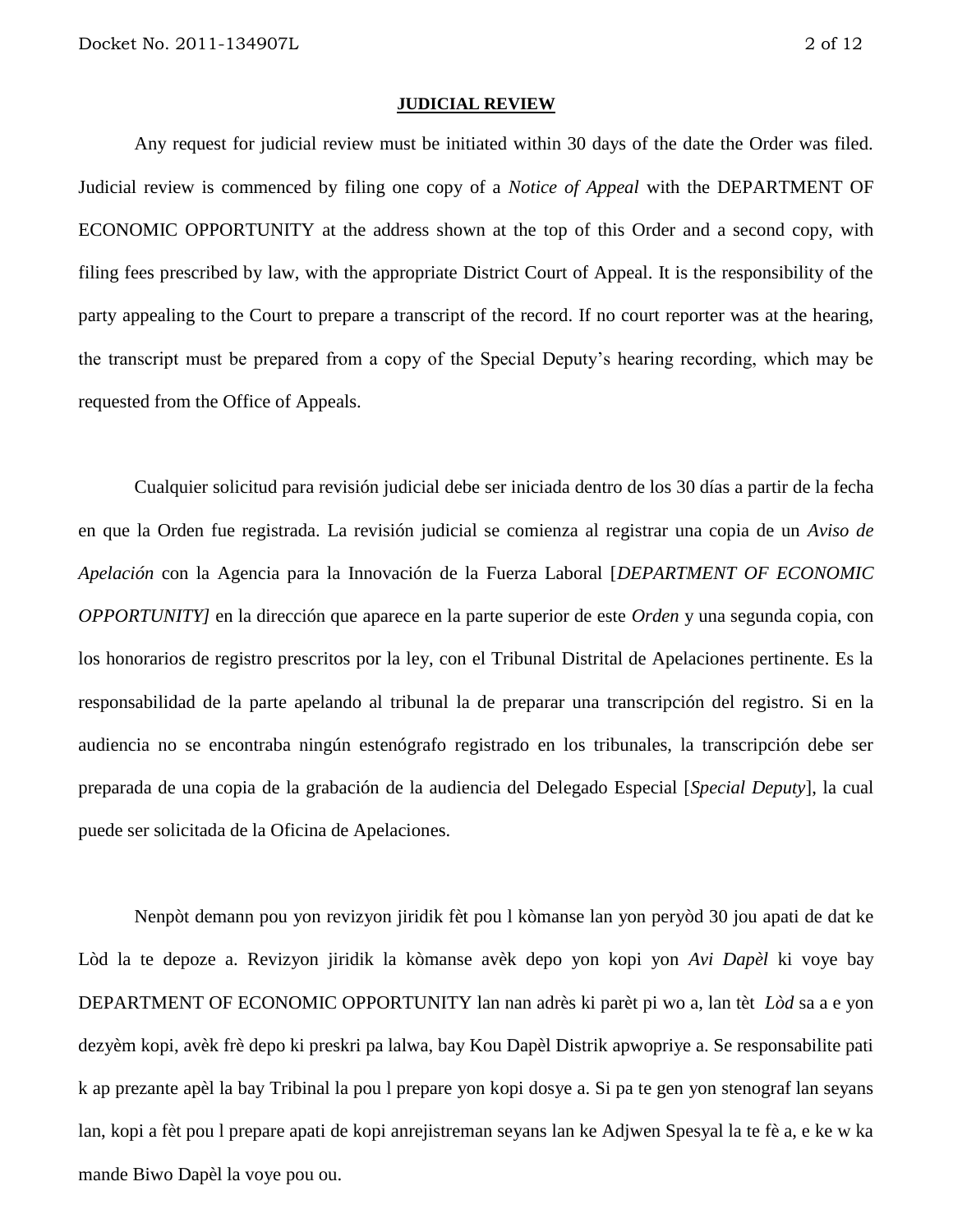DONE and ORDERED at Tallahassee, Florida, this \_\_\_\_\_\_\_ day of **June, 2012**.



Altemese Smith, Assistant Director, Unemployment Compensation Services DEPARTMENT OF ECONOMIC OPPORTUNITY

FILED ON THIS DATE PURSUANT TO § 120.52, FLORIDA STATUTES, WITH THE DESIGNATED DEPARTMENT CLERK, RECEIPT OF WHICH IS HEREBY ACKNOWLEDGED.

 $\mathcal{S}$ hmun $\mapsto$   $\mathcal{S}$ amo DEPUTY CLERK DATE

#### **CERTIFICATE OF SERVICE**

**I HEREBY CERTIFY that true and correct copies of the foregoing Final Order have been furnished to the persons listed below in the manner described, on the \_\_\_\_\_\_\_ day of June, 2012**.

Shoner D. Bams

SHANEDRA Y. BARNES, Special Deputy Clerk DEPARTMENT OF ECONOMIC OPPORTUNITY Unemployment Compensation Appeals 107 EAST MADISON STREET TALLAHASSEE FL 32399-4143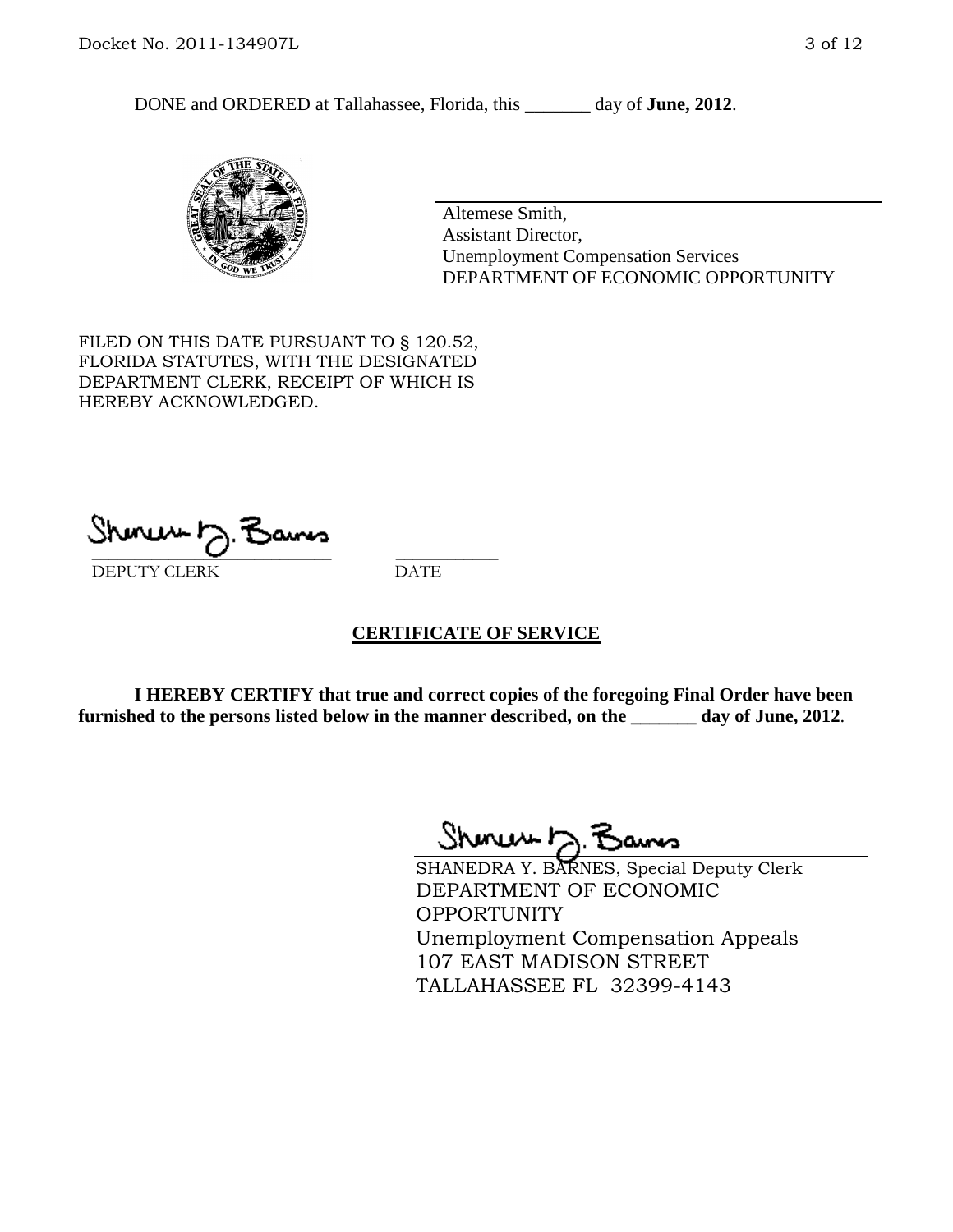By U.S. Mail:

ADVANCED SENIOR SOLUTIONS INC ADVANCED CARE ADVISORS INC PO BOX 501 PALM HARBOR FL 34682-0501

JOYCE RYBERG 8212 101ST COURT SEMINOLE FL 33777

DEPARTMENT OF REVENUE ATTN: VANDA RAGANS - CCOC #1 4624 5050 WEST TENNESSEE STREET TALLAHASSEE FL 32399

DOR BLOCKED CLAIMS UNIT ATTENTION MYRA TAYLOR P O BOX 6417 TALLAHASSEE FL 32314-6417

MCFARLAND GOULD LYONSSULLIVAN AND HOGAN PA 311 SOUTH MISSOURI AVENUE CLEARWATER FL 33756

State of Florida DEPARTMENT OF ECONOMIC OPPORTUNITY c/o Department of Revenue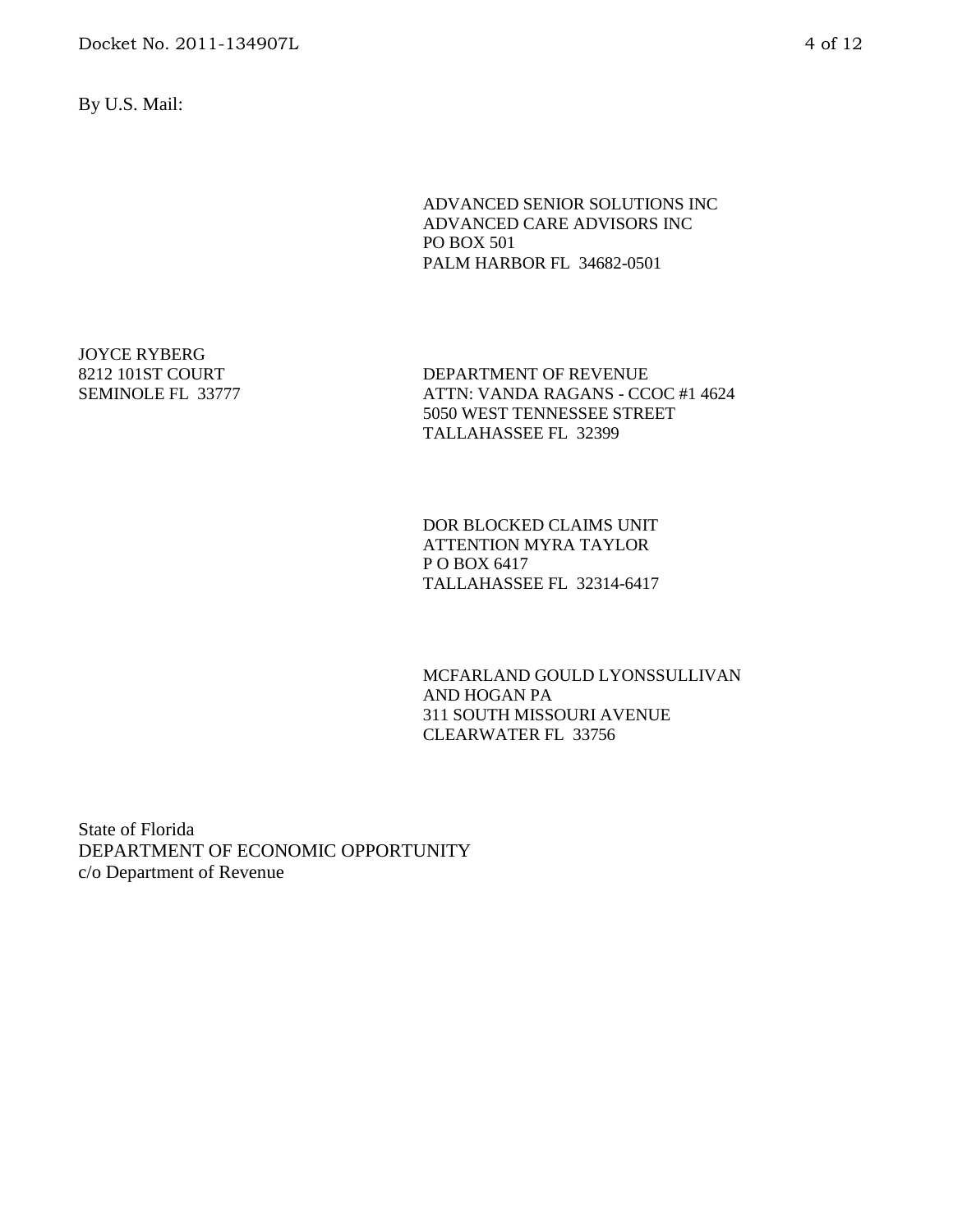## **DEPARTMENT OF ECONOMIC OPPORTUNITY Unemployment Compensation Appeals**

MSC 347 CALDWELL BUILDING 107 EAST MADISON STREET TALLAHASSEE FL 32399-4143

#### **PETITIONER:**

Employer Account No. - 2415520 ADVANCED SENIOR SOLUTIONS INC ADVANCED CARE ADVISORS INC ADVANCE SENIOR SOLUTIONS INC PO BOX 501 PALM HARBOR FL 34682-0501

#### **PROTEST OF LIABILITY DOCKET NO. 2011-134907L**

# **RESPONDENT:** State of Florida

DEPARTMENT OF ECONOMIC **OPPORTUNITY** c/o Department of Revenue

# **RECOMMENDED ORDER OF SPECIAL DEPUTY**

TO: Assistant Director, Interim Executive Director, Unemployment Compensation Services DEPARTMENT OF ECONOMIC OPPORTUNITY

This matter comes before the undersigned Special Deputy pursuant to the Petitioner's protest of the Respondent's determination dated September 9, 2011.

After due notice to the parties, a telephone hearing was held on May 2, 2012. The Petitioner was represented by its attorney. The Petitioner's President/CEO testified as a witness. The Respondent, represented by a Department of Revenue Tax Specialist II, appeared and testified. The Joined Party appeared and testified. A friend of the Joined Party testified as a witness for the Joined Party.

The record of the case, including the recording of the hearing and any exhibits submitted in evidence, is herewith transmitted. Proposed Findings of Fact and Conclusions of Law were not received. Rule 73B-10.035(10)(a), Florida Administrative Code, provides that the parties will have 15 days from the date of the hearing to submit written proposed findings of fact and conclusions of law with supporting reasons. However, no additional evidence will be accepted after the hearing has been closed. In lieu of Proposed Findings of Fact and Conclusions of Law the Joined Party submitted an affidavit and a copy of a letter to the Unemployment Appeals Commission. Both documents are additional evidence not previously submitted and are rejected.

### **Issue:**

Whether services performed for the Petitioner by the Joined Party constitute insured employment, and if so, the effective date of liability, pursuant to Section 443.036(19), 443.036(21); 443.1216, Florida Statutes.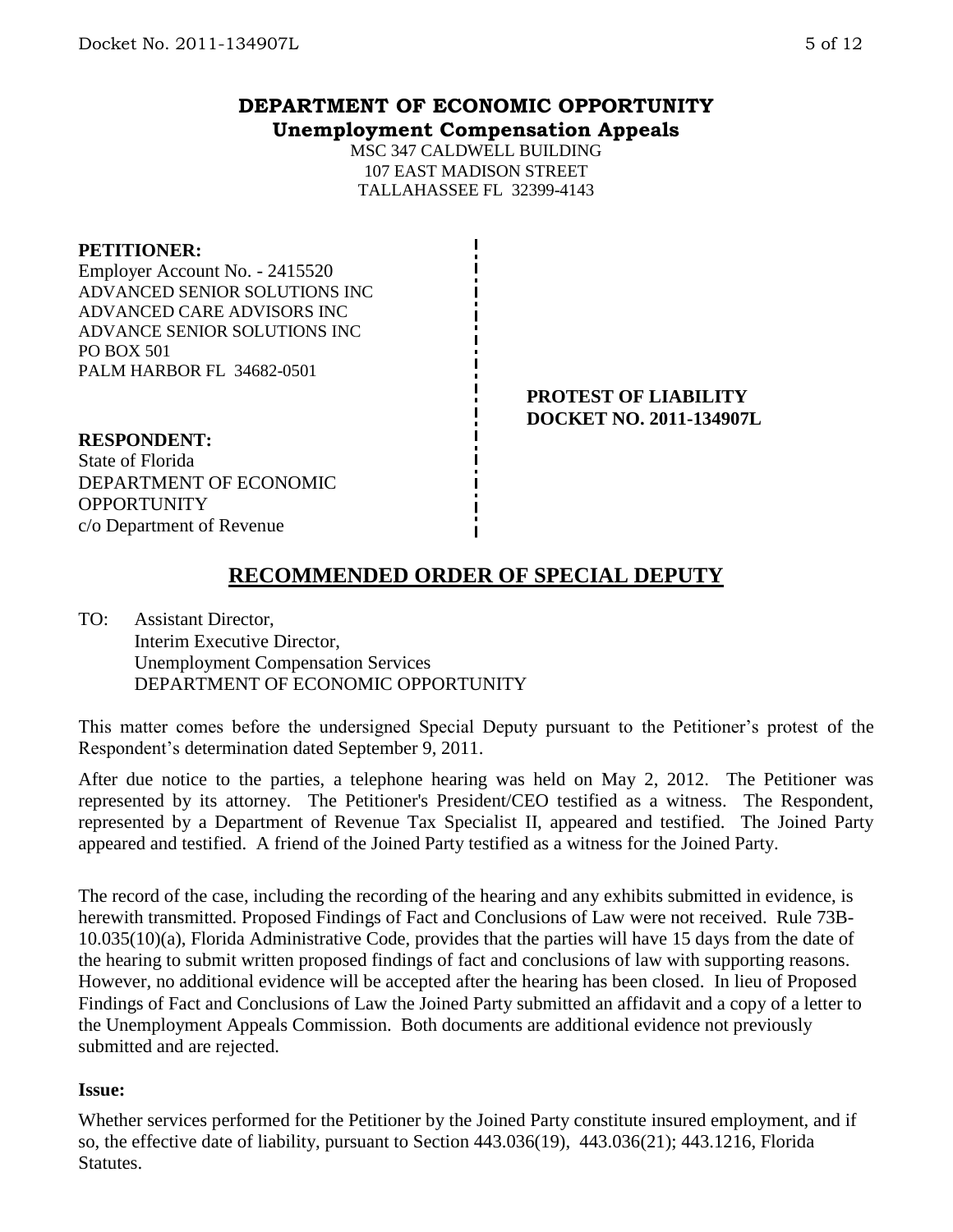### **Findings of Fact:**

- 1. The Petitioner is a corporation which was formed in 2002 to operate a business as a geriatric care manager providing homemaker/companions to the elderly in their homes.
- 2. The Joined Party is an individual who has always worked as an employee. During the Joined Party's last employment she worked in outside sales for a medical imaging business. In 2010 the Joined Party was seeking employment and was informed by a marketing representative that the Petitioner was seeking an individual to work in the Petitioner's office. The Joined Party contacted the Petitioner and agreed to meet with the Petitioner's president over lunch. During the luncheon meeting the Petitioner's President informed the Joined Party that the position was for an administrative assistant to the President. The Joined Party was told that she would work in the Petitioner's office from 9:30 AM until 3:30 PM on Monday through Friday, that the rate of pay was \$11.00 per hour, and that she would be paid on a biweekly basis. The job duties would be answering the telephone, relaying messages to the President, scheduling the homemaker/companions, and scheduling appointments for the Petitioner. The Joined Party would occasionally be required to visit the clients' homes to do quality assurance surveys. In order to do the quality assurance visits the Petitioner would provide a checklist which the Joined Party would complete in order for the Petitioner to determine if the homemaker/companion was performing the work as required and to determine if the client was satisfied with the homemaker/companion. The Joined Party was told that she would be required to obtain the President's permission to leave the office, and that she would be required to roll the telephones over to her cell phone during her absence from the office. She was also informed the telephones would occasionally roll over to her cell phone during evenings and weekends. The Joined Party expressed an interest in the position.
- 3. The Joined Party heard nothing from the Petitioner until several weeks later when the Petitioner requested that the Joined Party come to the Petitioner's office for further discussion. After several additional interviews the Petitioner offered the position to the Joined Party and informed the Joined Party that she would be responsible for paying her own taxes. The Petitioner informed the Joined Party that the earnings would be reported on a Form 1099, a term that the Joined Party was not familiar with because the Joined Party had always worked in employment. The Petitioner provided the Joined Party with a multitude of papers to sign including an *Independent Contractor Agreement* for the position of administrative assistant*.* The Joined Party signed the Agreement on July 26, 2010, without reading the Agreement. The Joined Party began performing services for the Petitioner on July 27, 2010.
- 4. The *Independent Contractor Agreement* provides that the Joined Party shall provide services to the Petitioner pursuant to the express authorization of the Petitioner in accordance with the Joined Party's job description and with the Petitioner's policies, practices, and procedures, and upon request of the supervisor. The Agreement provides the Petitioner with the right to change the policies and procedures from time to time at the Petitioner's discretion. The Agreement provides the Petitioner with the right to supervise, control, coordinate, and evaluate the provision of all services performed by the Joined Party. The Agreement requires the Joined Party to complete and turn in a time record at the end of each work week. The Agreement is for a one year period of time without automatic renewal, however, the Agreement provides that a standard probationary period of ninety days will be enforced at which time the contract can be terminated with or without cause. Either party may terminate the Agreement at any time with fifteen days written notice for breach of a material term. The Agreement provides that the Petitioner will not withhold any taxes from the pay and that, upon request and if necessary, the Petitioner will provide the Joined Party with a Form 1099.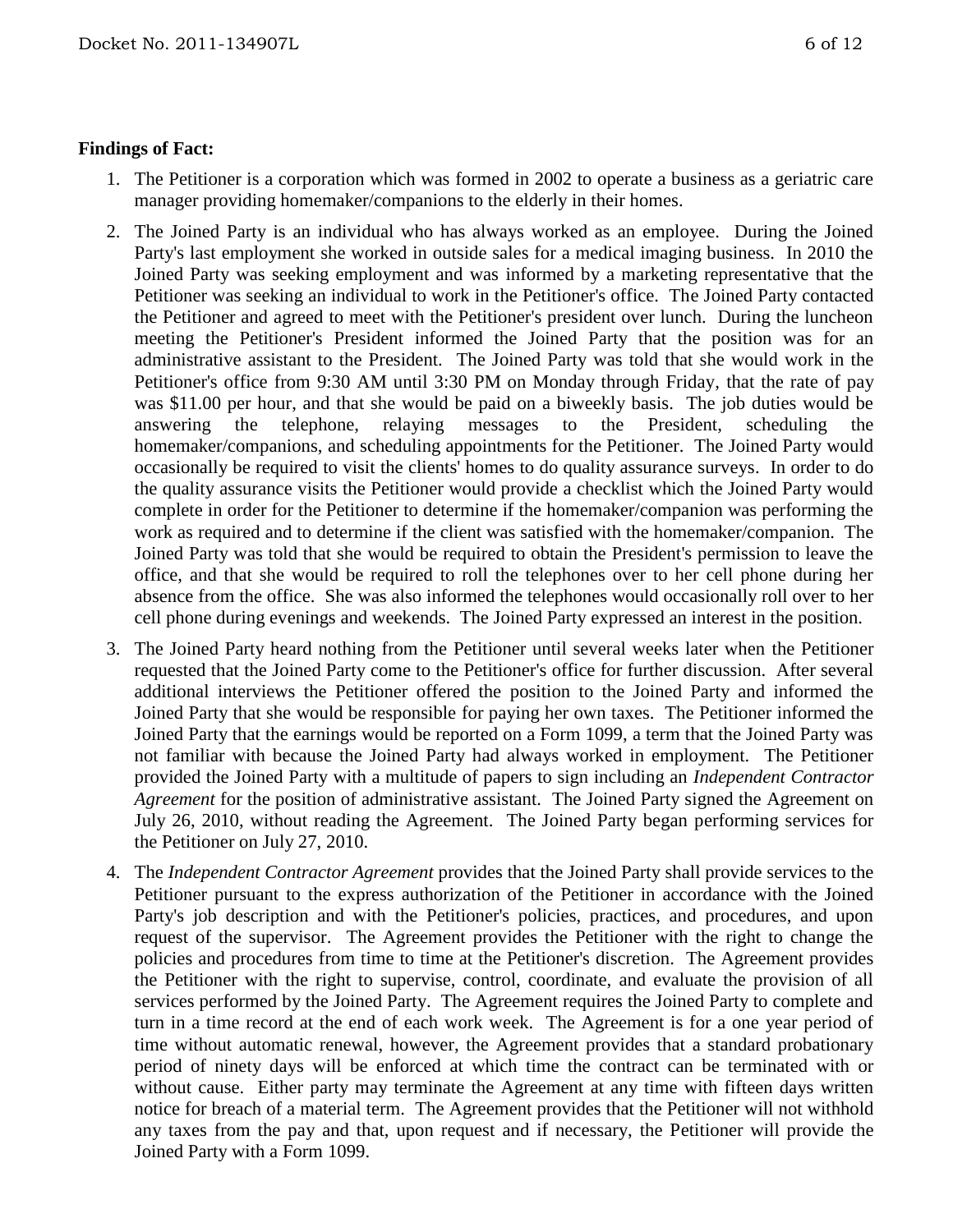- 5. The Petitioner provided the Joined Party with an office, a desk, telephone, computer, copy machine, fax machine, and all supplies that were needed to perform the work. Although the duties were not complex and did not require formal training, the Petitioner trained the Joined Party concerning, among other things, how to answer the telephone, how to use the Petitioner's computer system, how to schedule the homemaker/companions, how to work on and mail the monthly newsletter, how to compute the payroll for the homemaker/companions, how to make charts, how to mail birthday cards to the Petitioner's clients, requirements of the HIPPA law, and how to use the fax machine. The Petitioner provided a method of connecting to the Petitioner's computer from the Joined Party's personal computer at the Joined Party's home. The Petitioner provided the Joined Party with an identification badge bearing the name of the Petitioner's company and the Joined Party's name which the Joined Party was required to wear when visiting clients' homes. The Petitioner also provided the Joined Party with business cards bearing the Petitioner's name, address, telephone number, the Joined Party's name, and the Joined Party's position title of Administrative Assistant/Case Coordinator.
- 6. The Joined Party did not have any investment in a business, did not have a business license or occupational license, did not have business liability insurance, and did not advertise services to the general public. The Joined Party did not provide services to anyone other than the Petitioner. The Joined Party felt that it would be a conflict of interest to perform services for a competitor. The Joined Party was required to personally perform the work. She was prohibited from hiring others to perform the work for her.
- 7. The Joined Party worked under the supervision of the Petitioner's president. The President directed the Joined Party concerning the sequence that work was to be performed. The President was usually very complimentary of the Joined Party's performance, however, there were a few occasions when the President expressed anger concerning the Joined Party's performance.
- 8. The Joined Party was required to meet with the Petitioner's president at the end of each workday to update the President on what she had done during the day and what she had not done. In addition, the Petitioner had regularly scheduled staff meetings which the Joined Party was required to attend to take notes. After the meetings the Joined Party was required to type the notes and to provide the typed notes to the staff members.
- 9. The Joined Party was required to notify the Petitioner's president whenever the Joined Party went in or out of the office. Whenever the Joined Party left the office to do a quality assurance visit she was required to roll the office telephone over to her cell phone.
- 10. The Joined Party completed the timesheet as required listing the beginning and ending times of work for each day. The timesheet contained columns for listing the time out and in for lunch or other reasons, however, since the Joined Party was required to obtain permission to leave the office she usually brought her lunch and ate at her desk while working.
- 11. On a few occasions the Petitioner told the Joined Party to fill in for a homemaker/companion. The work performed by the homemaker/companions does not require any license or certification and does not require any skill or special knowledge. The Joined Party complied.
- 12. Whenever the Joined Party worked at a client's home doing quality assurance visits or providing services as a homemaker/companion, the Petitioner paid the Joined Party forty cents per mile for transportation. After hours telephone calls were sometimes transferred to the Joined Party's cell phone during evenings and weekends. The Joined Party occasionally used her home computer when she received the after hours calls. The Petitioner reimbursed the Joined Party \$10 per pay period for business use of the Joined Party's cell phone and computer.
- 13. If the Joined Party needed to leave work to attend to personal business, such as a doctor's appointment, she was required to obtain permission from the Petitioner. On one occasion the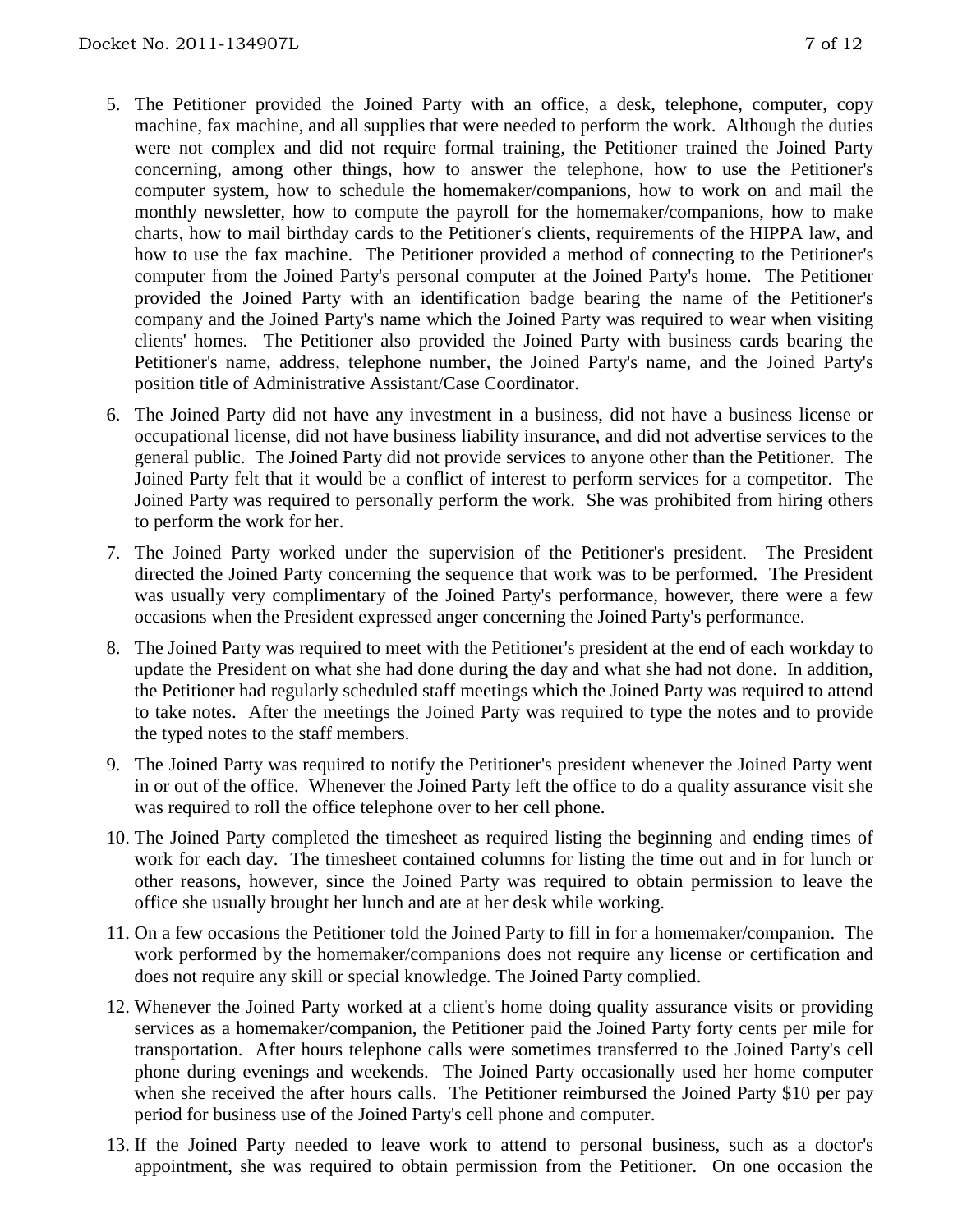Joined Party requested a change in her work hours to 10 AM until 4 PM. The Petitioner's president refused the Joined Party's request.

- 14. The Petitioner paid the Joined Party on a biweekly basis based on the number of hours the Joined Party reported on the timesheet. The Petitioner did not withhold any taxes from the pay. In 2011 the Petitioner gave the Joined Party a bonus for good work performance. The Joined Party did not receive any other fringe benefits such as paid holidays, paid sick days, paid vacations, or health insurance. If the Joined Party missed time from work for a holiday or other reason, the Petitioner allowed the Joined Party to make up the missed time by working extra hours. If the Joined Party made an error the Petitioner paid the Joined Party for the additional time that was needed to redo the work. At the end of 2010 the Petitioner reported the Joined Party's earnings on Form 1099- MISC as nonemployee compensation.
- 15. In 2011 the Petitioner decided not to renew the Joined Party's Agreement. The Petitioner notified the Joined Party in writing on July 11, 2011, that July 11, 2011, was the Joined Party's last day of work, constituting what the Petitioner intended as fifteen days notice of the cancellation of the Agreement.

#### **Conclusions of Law:**

- 16. The issue in this case, whether services performed for the Petitioner by the Joined Party constitute employment subject to the Florida Unemployment Compensation Law, is governed by Chapter 443, Florida Statutes. Section 443.1216(1)(a)2., Florida Statutes, provides that employment subject to the chapter includes service performed by individuals under the usual common law rules applicable in determining an employer-employee relationship.
- 17. The Supreme Court of the United States held that the term "usual common law rules" is to be used in a generic sense to mean the "standards developed by the courts through the years of adjudication." United States v. W.M. Webb, Inc., 397 U.S. 179 (1970).
- 18. The Supreme Court of Florida adopted and approved the tests in 1 Restatement of Law, Agency 2d Section 220 (1958), for use to determine if an employment relationship exists. See Cantor v. Cochran, 184 So.2d 173 (Fla. 1966); Miami Herald Publishing Co. v. Kendall, 88 So.2d 276 (Fla. 1956); Magarian v. Southern Fruit Distributors, 1 So.2d 858 (Fla. 1941); see also Kane Furniture Corp. v. R. Miranda, 506 So.2d 1061 (Fla. 2d DCA 1987). In Brayshaw v. Agency for Workforce Innovation, et al; 58 So.3d 301 (Fla. 1st DCA 2011) the court stated that the statute does not refer to other rules or factors for determining the employment relationship and, therefore, the Department is limited to applying only Florida common law in determining the nature of an employment relationship.
- 19. Restatement of Law is a publication, prepared under the auspices of the American Law Institute, which explains the meaning of the law with regard to various court rulings. The Restatement sets forth a nonexclusive list of factors that are to be considered when judging whether a relationship is an employment relationship or an independent contractor relationship.
- 20. 1 Restatement of Law, Agency 2d Section 220 (1958) provides:
	- (1) A servant is a person employed to perform services for another and who, in the performance of the services, is subject to the other's control or right of control.
	- (2) The following matters of fact, among others, are to be considered:
		- (a) the extent of control which, by the agreement, the business may exercise over the details of the work;
		- (b) whether or not the one employed is engaged in a distinct occupation or business;
		- (c) the kind of occupation, with reference to whether, in the locality, the work is usually done under the direction of the employer or by a specialist without supervision;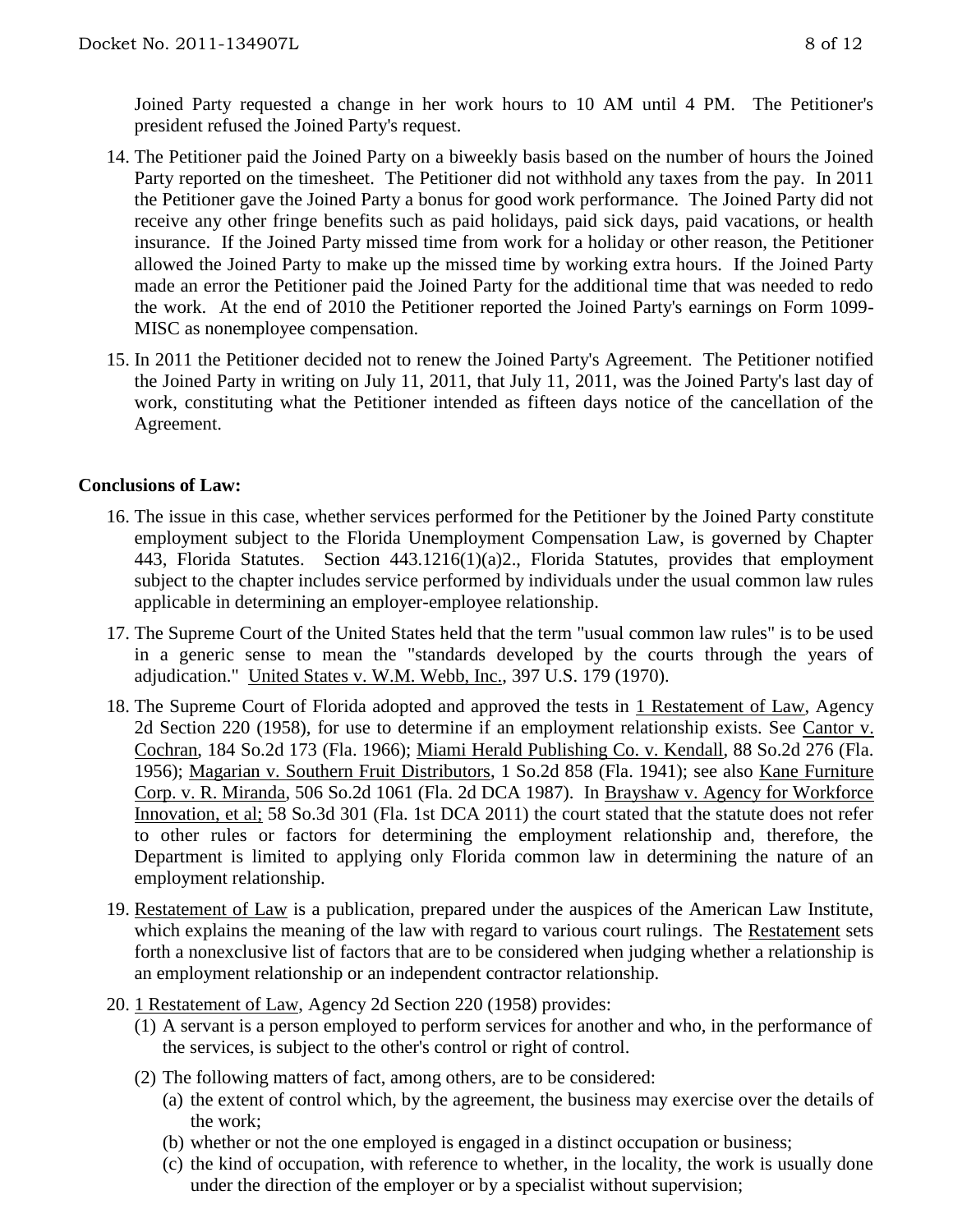- (d) the skill required in the particular occupation;
- (e) whether the employer or the worker supplies the instrumentalities, tools, and the place of work for the person doing the work;
- (f) the length of time for which the person is employed;
- (g) the method of payment, whether by the time or by the job;
- (h) whether or not the work is a part of the regular business of the employer;
- (i) whether or not the parties believe they are creating the relation of master and servant;
- (j) whether the principal is or is not in business.
- 21. Comments in the Restatement explain that the word "servant" does not exclusively connote manual labor, and the word "employee" has largely replaced "servant" in statutes dealing with various aspects of the working relationship between two parties.
- 22. In Department of Health and Rehabilitative Services v. Department of Labor & Employment Security, 472 So.2d 1284 (Fla. 1<sup>st</sup> DCA 1985) the court confirmed that the factors listed in the Restatement are the proper factors to be considered in determining whether an employer-employee relationship exists. However, in citing La Grande v. B&L Services, Inc., 432 So.2d 1364, 1366 (Fla.  $1<sup>st</sup>$  DCA 1983), the court acknowledged that the question of whether a person is properly classified an employee or an independent contractor often can not be answered by reference to "hard and fast" rules, but rather must be addressed on a case-by-case basis.
- 23. The Florida Supreme Court held that in determining the status of a working relationship, the agreement between the parties should be examined if there is one. The agreement should be honored, unless other provisions of the agreement, or the actual practice of the parties, demonstrate that the agreement is not a valid indicator of the status of the working relationship. Keith v. News & Sun Sentinel Co., 667 So.2d 167 (Fla. 1995). In Lee v. American Family Assurance Co. 431 So.2d 249, 250 (Fla. 1st DCA 1983) the court held that a statement in an agreement that the existing relationship is that of independent contractor is not dispositive of the issue. In Justice v. Belford Trucking Company, Inc., 272 So.2d 131 (Fla. 1972), a case involving an independent contractor agreement which specified that the worker was not to be considered the employee of the employing unit at any time, under any circumstances, or for any purpose, the Florida Supreme Court commented "while the obvious purpose to be accomplished by this document was to evince an independent contractor status, such status depends not on the statements of the parties but upon all the circumstances of their dealings with each other."
- 24. The Petitioner's business is to provide homemaker/companions to the elderly in their homes. It was the Joined Party's responsibility to perform services as an assistant to the Petitioner's President. The Joined Party was responsible for taking telephone calls from the Petitioner's clients, scheduling the homemaker/companions, and other clerical duties. The work performed by the Joined Party was not separate and distinct from the Petitioner's business but was an integral and necessary part of the Petitioner's business. The Petitioner provided everything that was needed to perform the work and reimbursed the Joined Party for expenses. The Joined Party did not have an investment in a business, did not have a business or occupational license, did not have liability insurance, did not advertise or offer services to the general public, and did not perform services for others. The Joined Party did not have any unreimbursed expenses in connection with the work and was not at risk of suffering a financial loss from performing services.
- 25. The Petitioner controlled the hours and days of work. The Petitioner paid the Joined Party by the hour at a rate of pay determined by the Petitioner. The Joined Party was required to complete a daily timesheet and was paid by time worked rather than by the job or based on production. Payment by time worked points to an employment relationship. The fact that the Petitioner chose not to withhold payroll taxes from the pay does not, standing alone, establish an independent contractor relationship.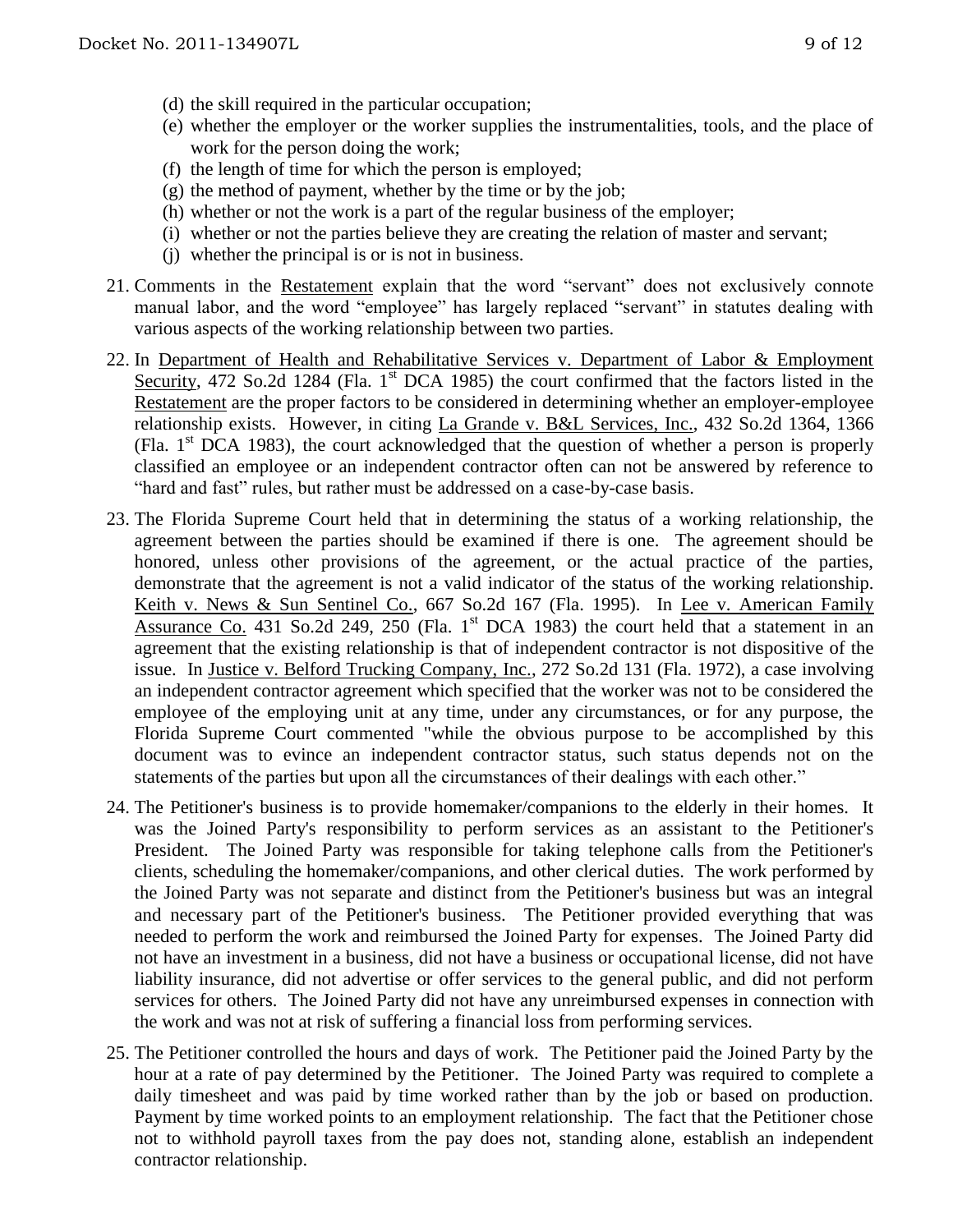- 26. The work performed by the Joined Party did not require formal training and did not require any skill or special knowledge. In spite of the simplicity of the work the Petitioner trained the Joined Party concerning how the work was to be performed. Training is a method of control because it specifies how the work is to be performed. The greater the skill or special knowledge required to perform the work, the more likely the relationship will be found to be one of independent contractor. Florida Gulf Coast Symphony v. Florida Department of Labor & Employment Sec., 386 So.2d 259 (Fla. 2d DCA 1980)
- 27. The Joined Party was supervised by the Petitioner's President. The President determined what was to be done, how it was to be done, and the sequence the work was to be performed. The Joined Party was required to meet with the President at the end of each day to report what she had done during the day and what she had not done.
- 28. The Joined Party was hired with the understanding that she had to satisfactorily complete an initial ninety day probationary period during which time the Petitioner could terminate the Agreement at any time, with or without cause. A probationary period is typical of an employer-employee relationship. In Cantor v. Cochran, 184 So.2d 173 (Fla. 1966), the court in quoting 1 Larson, Workmens' Compensation Law, Section 44.35 stated: "The power to fire is the power to control. The absolute right to terminate the relationship without liability is not consistent with the concept of independent contractor, under which the contractor should have the legal right to complete the project contracted for and to treat any attempt to prevent completion as a breach of contract."
- 29. The Petitioner controlled when the work was performed, where the work was performed, and how the work was performed. The Petitioner controlled the financial aspects of the relationship by providing everything that was needed to perform the work. Whether a worker is an employee or an independent contractor is determined by measuring the control exercised by the employer over the worker. If the control exercised extends to the manner in which a task is to be performed, then the worker is an employee rather than an independent contractor. In Cawthon v. Phillips Petroleum Co., 124 So 2d 517 (Fla. 2d DCA 1960) the court explained: Where the employee is merely subject to the control or direction of the employer as to the result to be procured, he is an independent contractor; if the employee is subject to the control of the employer as to the means to be used, then he is not an independent contractor.
- 30. It is concluded that the services performed for the Petitioner by the Joined Party constitute insured employment.

**Recommendation:** It is recommended that the determination dated September 9, 2011, be AFFIRMED.

Respectfully submitted on May 21, 2012.



R. O. SMITH, Special Deputy Office of Appeals

A party aggrieved by the *Recommended Order* may file written exceptions to the Director at the address shown above within fifteen days of the mailing date of the *Recommended Order*. Any opposing party may file counter exceptions within ten days of the mailing of the original exceptions. A brief in opposition to counter exceptions may be filed within ten days of the mailing of the counter exceptions. Any party initiating such correspondence must send a copy of the correspondence to each party of record and indicate that copies were sent.